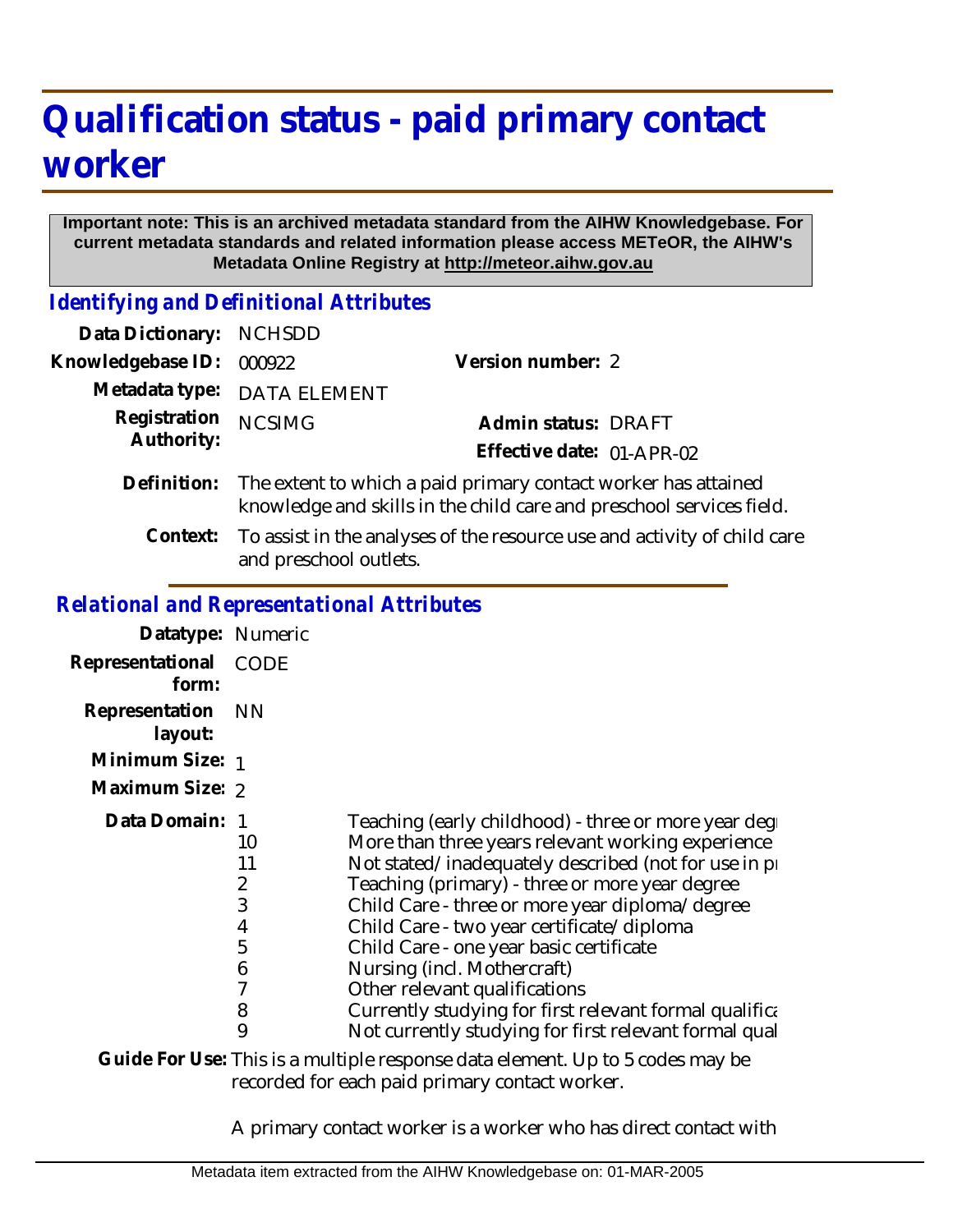children receiving services. A direct contact worker is a person who is directly responsible for supervising and/or caring for children and may include service coordinators with overall responsibility for coordinating the activities of children. Workers solely doing work other than supervising and/or caring for children are excluded. These include administrative staff, cooks, gardeners, janitors, etc.

A paid worker is a worker who receives wages or salary for the work they perform in a child care and preschool services outlet. This includes contract workers where the contract is for the supply of labour, for example direct child care. A worker that receives in-kind benefits such as free child care and/or free meals is not considered a 'paid worker'.

The qualification status of a worker relates to the worker's currently held relevant qualifications, current study for relevant formal qualifications and their years of relevant working experience.

Relevant formal qualifications are defined by data domain categories 1-7 as they relate to qualifications designed to involve from one year of full-time study up to degree level and that are recognised by the relevant authority where the outlet operates. Note that a worker may hold a Child Care - one year basic certificate that may not be recognised by some authorities.

A worker may hold a post-graduate qualification in teaching or child care. In this case the post-graduate qualification should be recorded as a three or more year degree in the relevant area.

A worker may hold more than one relevant qualifications. All relevant qualifications should be recorded.

A worker may hold a relevant qualification and be currently studying for another. Both the existing qualification and the current studying status should be recorded.

A worker may hold a relevant qualification and have more than three years relevant experience. Both the existing qualification and the relevant experience status should be recorded.

It is possible that several responses could be recorded for an individual worker.